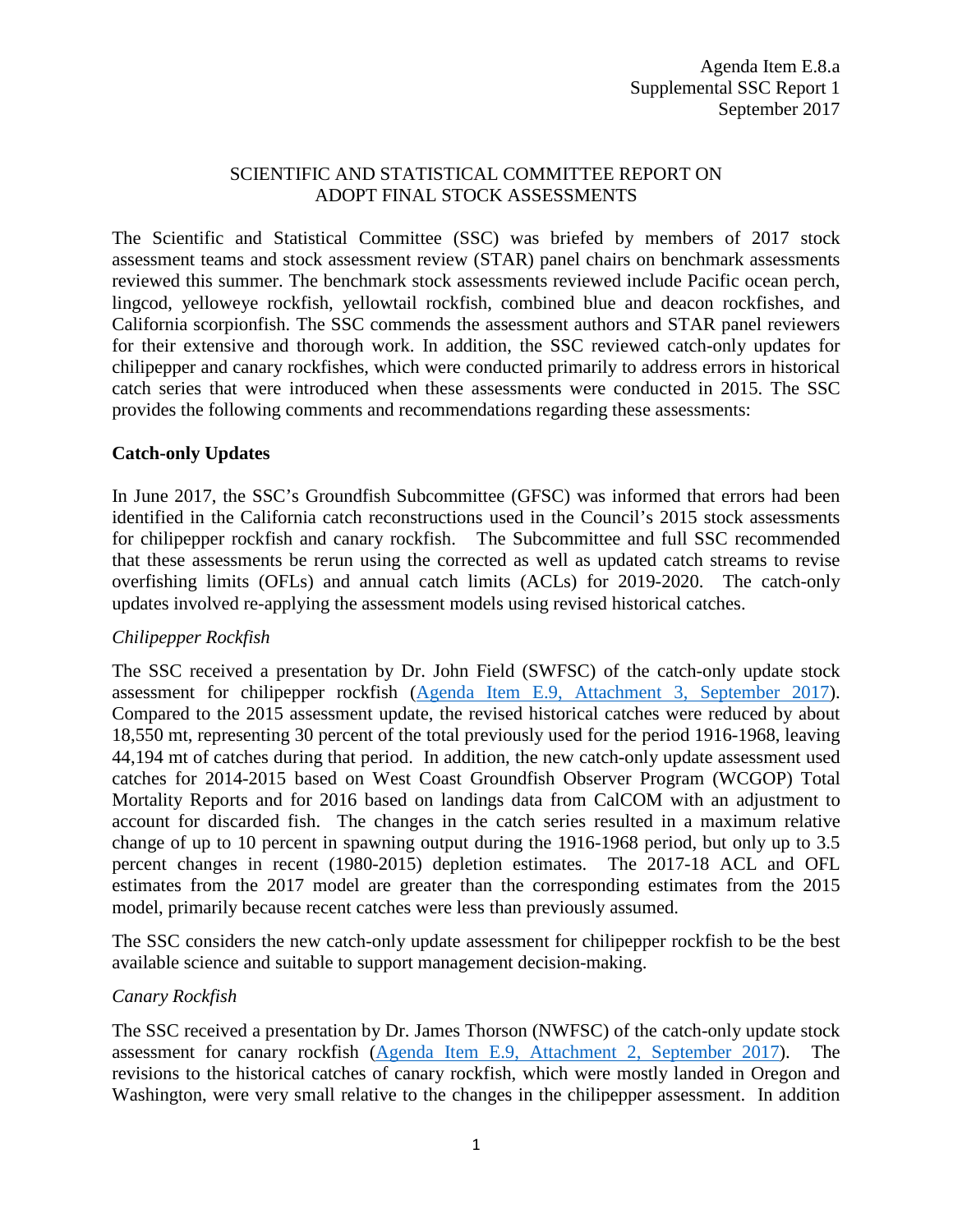to using the corrected historical catch reconstruction for California, the catch-only update replaced previously assumed catches for 2015 with total mortality estimates from WCGOP.

During explorations of the model, the Stock Assessment Team (STAT) found a set of parameter estimates that produced a slightly better fit than the original 2015 assessment. This better fitting model was used as the base model for the catch-only update. The changes to the catch series and the better fit led to relative declines of 2 percent in the estimates of spawning biomass and depletion in 2015. The estimate of the 2018 OFL from the 2017 model is 1,596 mt, representing a 5 percent decline from the corresponding estimate of 1,677 mt in the 2015 assessment.

The SSC considers the new catch-only update assessment for canary rockfish to be the best available science and suitable to support management decision-making.

## **Lingcod**

The last full assessment of lingcod was conducted in 2009, which divided the west coast population into northern (Washington and Oregon) and southern (California) stocks. The 2017 assessment [\(Agenda Item E.8, Attachment 1, September 2017\)](http://www.pcouncil.org/wp-content/uploads/2017/08/E8_Att1_Lingcod_FullDoc_E-Only_SEPT2017BB.pdf) also uses this delineation by conducting separate stock assessments for each of these regions. A number of revisions were made to the data used for the current stock assessment including 1) shifting the start of the assessment to 1889, 2) splitting the commercial fleet into trawl and fixed gear components and the northern recreational fleet into Oregon and Washington components, 3) re-analysis of commercial fishery CPUE data and the Alaska Fisheries Science Center Triennial survey index using VAST software, 4) addition of three fishery-dependent and one fishery-independent catch per unit effort (CPUE) indices, 5) updating length-weight relationships and the prior on natural mortality, 6) new maturity relationship based on recent data collections, 7) re-estimating ageing error from double read age data, and 8) updating landings and composition data.

The main model structure changes from the last assessment were the addition of selectivity parameters for fleets that were split by gear or geographic area, altering the plus and minus groups for length and age composition bins, and constructing a broader set of time blocks for selectivity. Also, conditional age-at-length composition data were directly incorporated into the model.

Current spawning stock biomass is estimated to be 57.9 percent in the northern region relative to unfished spawning biomass, and has continued to increase over the last five years as a result of high recruitment in 2008 and 2013. Current spawning stock biomass is estimated to be 32.9 percent in the southern region relative to unfished, and is currently in the precautionary zone. Although spawning biomass in the southern region is estimated to have been increasing in recent years, and above the minimum stock size threshold by 2016 as a result of high recruitment in 2013, it remains a concern that recruitment is estimated to have been well below average over the last 10-15 years.

The SSC endorses the use of the 2017 north and south lingcod stock assessments as the best scientific information available for status determination and management as a category 1 assessment. While the 2009 south lingcod stock assessment was deemed a category 2 assessment, the additional eight years of data in the current assessment provided an adequate basis for a category 1 designation. The SSC recommends that the next assessment of lingcod be an update assessment.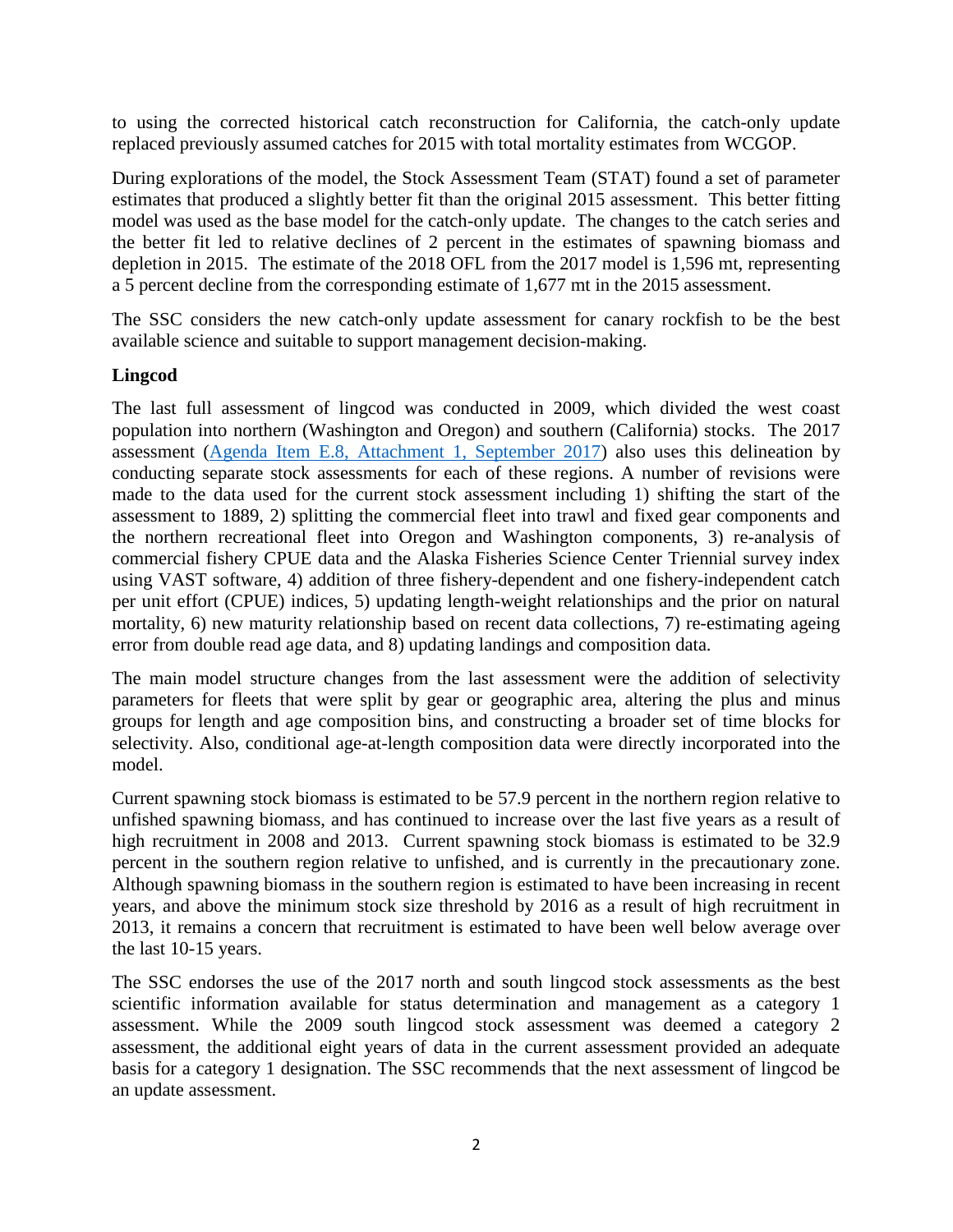#### **Pacific Ocean Perch**

The last full assessment of Pacific ocean perch was conducted in 2011. Similar to the 2011 assessment, the 2017 assessment [\(Agenda Item E.8, Attachment 3, September 2017\)](http://www.pcouncil.org/wp-content/uploads/2017/08/E8_Att3_POP_FullDoc_E-Only_SEPT2017BB.pdf) models the population as a single stock off of the US west coast from northern California to the Canadian border. The STAR Panel approved the assessment [\(Agenda Item E.8, Attachment 4, September](http://www.pcouncil.org/wp-content/uploads/2017/08/E8_Att4_POP_STAR_Panel_Report-FINAL_SEPT2017BB.pdf)  [2017\)](http://www.pcouncil.org/wp-content/uploads/2017/08/E8_Att4_POP_STAR_Panel_Report-FINAL_SEPT2017BB.pdf). The SSC reviewed the assessment at the August 28 meeting and again at the September Council meeting. During these reviews, the SSC, while approving most of the features of the assessment, requested further work to be reviewed by the GFSC prior to the November Council meeting.

A number of revisions were made to the data used for the current stock assessment including 1) disaggregating the one combined fleet used in 2011 to four component fleets, 2) using new historical catch reconstruction landings for Washington, 3) starting the model in 1918, 4) reanalyzing all of the fishery-independent indices using VAST, 5) dropping the fishery CPUE logbook index, 6) updating maturity and fecundity relationships, and 7) updating landings and composition data.

There remains considerable uncertainty associated with the steepness parameter, which is the main driver of the large change in status and scale between the 2011 assessment and the 2017 assessment. The assessment approved by the STAR Panel fixed steepness at 0.72 (the mean of the steepness prior), which constitutes a substantial change from 0.4 used in the previous assessment. When the 2011 assessment model is run with a steepness value of 0.72, the results also indicate a stock status above the management target.

The SSC revisited Pacific ocean perch (POP) on September 12 after receiving documentation and results from further analyses. The SSC commends Dr. Wetzel for the extensive work conducted and reported to the SSC for its August 28 meeting and September 11-12 meeting. This work allowed the SSC to better understand the differences between the 2011 and 2017 models, and to determine what additional analyses are necessary to approve at a final assessment.

The SSC found there was inadequate consideration given to the rationale for the removal of the triennial survey index from the assessment. This survey index was influential in the evaluations that ultimately led to the treatment of steepness in the 2011 assessment, and the rationale given for removal was conflict with other data sources rather than flaws in the survey itself. Therefore, the SSC requests some additional model runs to be reviewed by the GFSC prior to the November Council meeting, where the SSC will make a final recommendation*.*

#### **Yelloweye Rockfish**

The last full assessment of yelloweye rockfish was conducted in 2009, with an update assessment conducted in 2011. The results of the 2017 assessment [\(Agenda Item E.8,](http://www.pcouncil.org/wp-content/uploads/2017/08/E8_Att5_Yelloweye_FullDoc_E-Only_SEPT2017BB.pdf)  [Attachment 5, September 2017\)](http://www.pcouncil.org/wp-content/uploads/2017/08/E8_Att5_Yelloweye_FullDoc_E-Only_SEPT2017BB.pdf) indicate that the stock is at 28 percent depletion and progress toward rebuilding to the 40 percent target level has continued. The base model estimates higher productivity than the previous assessment due to the higher value for steepness from the updated meta-analysis and strong recent recruitment, which result in larger yield estimates.

Yelloweye was again modeled as a single stock with shared stock-recruitment relationship, but between two rather than three assessment areas. Oregon and Washington were combined in a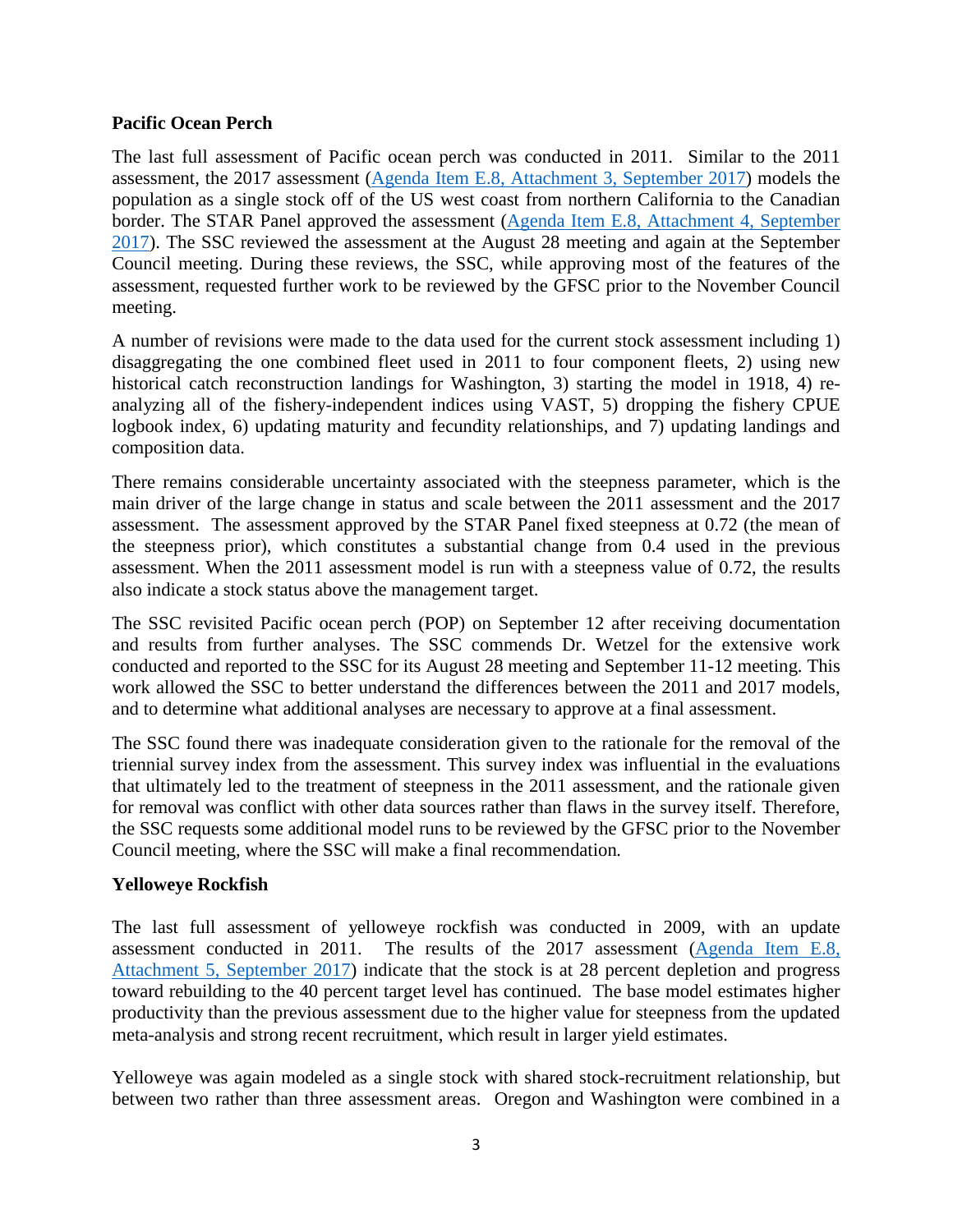single area due to difficulties separating the catch and compositional data of fish caught in one state but landed in the other, with California as a second area. A comparison to a single area assessment showed no appreciable differences in outcomes. A state-specific assessment with three areas was not evaluated, but the results from the two-area base model showed close correspondence to the results for the model for 2011.

This assessment was the first for yelloweye to combine sexes due to similar growth parameters. The assessment period was extended back to 1889 as a result of updates to the historical catch series. Indices of abundance from fishery-dependent and fishery-independent data sources were found to be uninformative (although they were retained) with the catch, age and length composition data driving the results of the assessment. Steepness was fixed at the 0.718 based on the meta-analysis for rockfish species. The previous assessment allowed natural mortality and steepness to be estimated, while this assessment fixed both of these key parameters, which allowed recruitment deviations to be estimated for this species.

The assessment was also sensitive to steepness and whether selectivity was allowed to be estimated freely. There is continued uncertainty regarding the differences in otolith reading between institutions, which has implication for estimates of natural mortality. Additional uncertainty results from uninformative indices of abundance and assumed values of steepness.

The SSC endorses this assessment, which constitutes the best available scientific information on the current status of the stock and provides a suitable basis for management decisions as a category 1 stock. The SSC recommends that the next assessment of yelloweye rockfish be an update assessment. The results of the rebuilding analysis, which will be done in accordance with the Terms of Reference and based on the approved base model, will be reviewed at the September 28 GFSC meeting.

## **Yellowtail Rockfish**

The yellowtail rockfish stock north of Cape Mendocino (40°10' N. lat.) was most recently assessed as part of a 2013 data-moderate stock assessment that did not include any length or age composition data. The 2017 stock assessment [\(Agenda Item E.8, Attachment 7, September 2017\)](http://www.pcouncil.org/wp-content/uploads/2017/08/E8_Att7_Yellowtail_FullDoc_E-Only_SEPT2017BB.pdf) was conducted using Stock Synthesis (SS) and resulted in an estimated depletion of 75 percent of the unfished spawning output. The stock south of 40°10' N. lat. has never been assessed other than with data-poor methods (DB-SRA). Though attempts were made to assess the southern stock using stock synthesis, a southern model sufficiently robust for use in management could not be developed. Additional age and length data should be collected and developed prior to attempting another full stock assessment.

The estimate of natural mortality (M) of females for the northern model was 0.174, and that for males was 0.15. Steepness was fixed at the mean of the prior (0.718). The final base model is heavily reliant on compositional data, although fishery-independent survey indices are somewhat informative.

The SSC concluded that the assessment for the northern yellowtail rockfish stock constitutes the best available scientific information and provides a suitable basis for management decisions, as a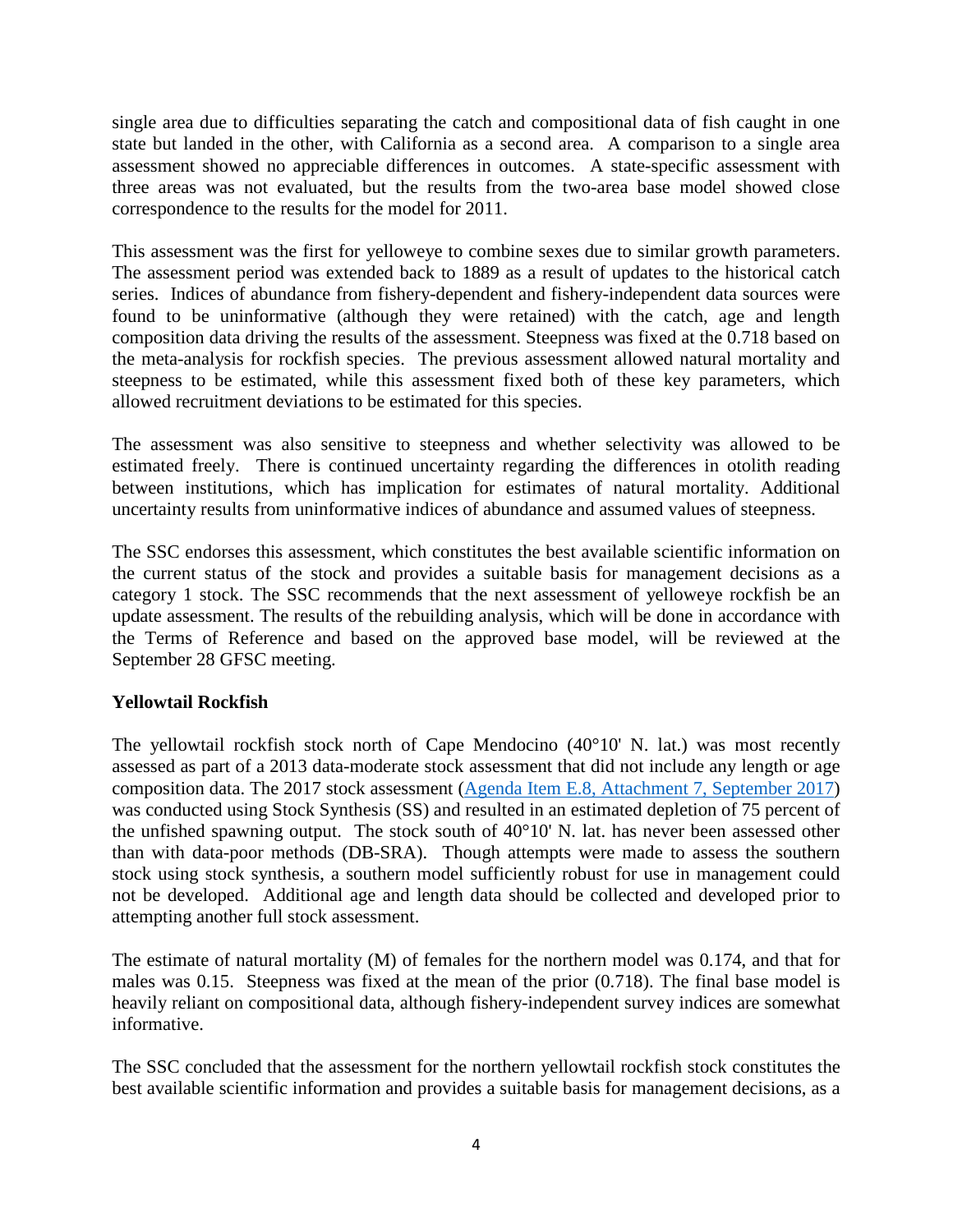category 1 assessment. The SSC recommends that the next assessment of yellowtail rockfish north of Cape Mendocino be an update assessment.

### **Blue and Deacon Rockfish Complex**

The last full assessment of blue rockfish was conducted in 2007 and covered the stock in California north of Pt. Conception. Subsequent to that assessment, deacon rockfish has been recognized as a separate species. It is not possible to assess these two species independently, since most historical and recent data are for the two species combined. In the current assessment [\(Agenda Item E.8, Attachment 9, September 2017\)](http://www.pcouncil.org/wp-content/uploads/2017/08/E8_Att9_BlueDeacon_FullDoc_E-Only_SEPT2017BB.pdf), blue and deacon rockfishes (BDR) were assessed as a complex, with separate assessments conducted for Oregon and California, north of Point Conception. While genetic studies have found that, at least in recent decades, deacon rockfish are more common north of Monterey Bay, and blue rockfish more common to the south, catch and index data were separated at the Oregon/California border due to management history. The two species appear to be mixed to some degree throughout the entire range of the two areas assessed.

The California assessment includes several fishery-dependent and –independent sources, though no comprehensive survey of adults. There is a general lack of recent age data, and the assessment is sensitive to the inclusion or exclusion of age information in the form of conditional age-atlength data from relatively recent research projects.

Steepness and natural mortality were both estimated in this assessment. While estimation of steepness is unusual, especially for a species without a strong fishery-independent index, the "two-way trip" pattern of depletion history may provide more information on steepness, and the estimation of steepness and natural mortality provides for more realistic quantification of uncertainty coming out of the assessment for use in the decision table. The estimated value of steepness, 0.65, is close to the mean of the prior distribution for rockfish, 0.72. This assessment estimates that the BDR population reached a low depletion level of 15.6 percent in 2007, and had recovered nearly to the target level, being at 37.3 percent of the unfished spawning output in 2017. A strong 2013 year class appears to be entering the population.

The Oregon assessment does not display a two-way trip like the California assessment, and is based on fewer and shorter indices. Thus both steepness and natural mortality are fixed in the base model. The Oregon population of BDR is estimated to have been relatively lightly exploited, and to be at a historically low level of depletion, 68.6 percent of the unfished spawning output in 2017. The 2013 year class is estimated to be strong in Oregon waters, as in California.

The SSC endorses the use of the BDR stock assessments as the best scientific information available for status determination and management as Category 2 assessments due to BDR being a complex of two species. The sigma values derived from the decision tables for both the California and Oregon assessments are larger than the Category 2 sigma of 0.72 (being 0.783 and 0.803 respectively) and these values should be used in calculating the scientific uncertainty buffer. The SSC recommends that the next assessment of BDR be an update assessment.

The SSC recommends consideration of the potential impacts of including BDR in the minor nearshore complexes, where it currently (in 2017) composes over half of the OFL in the north